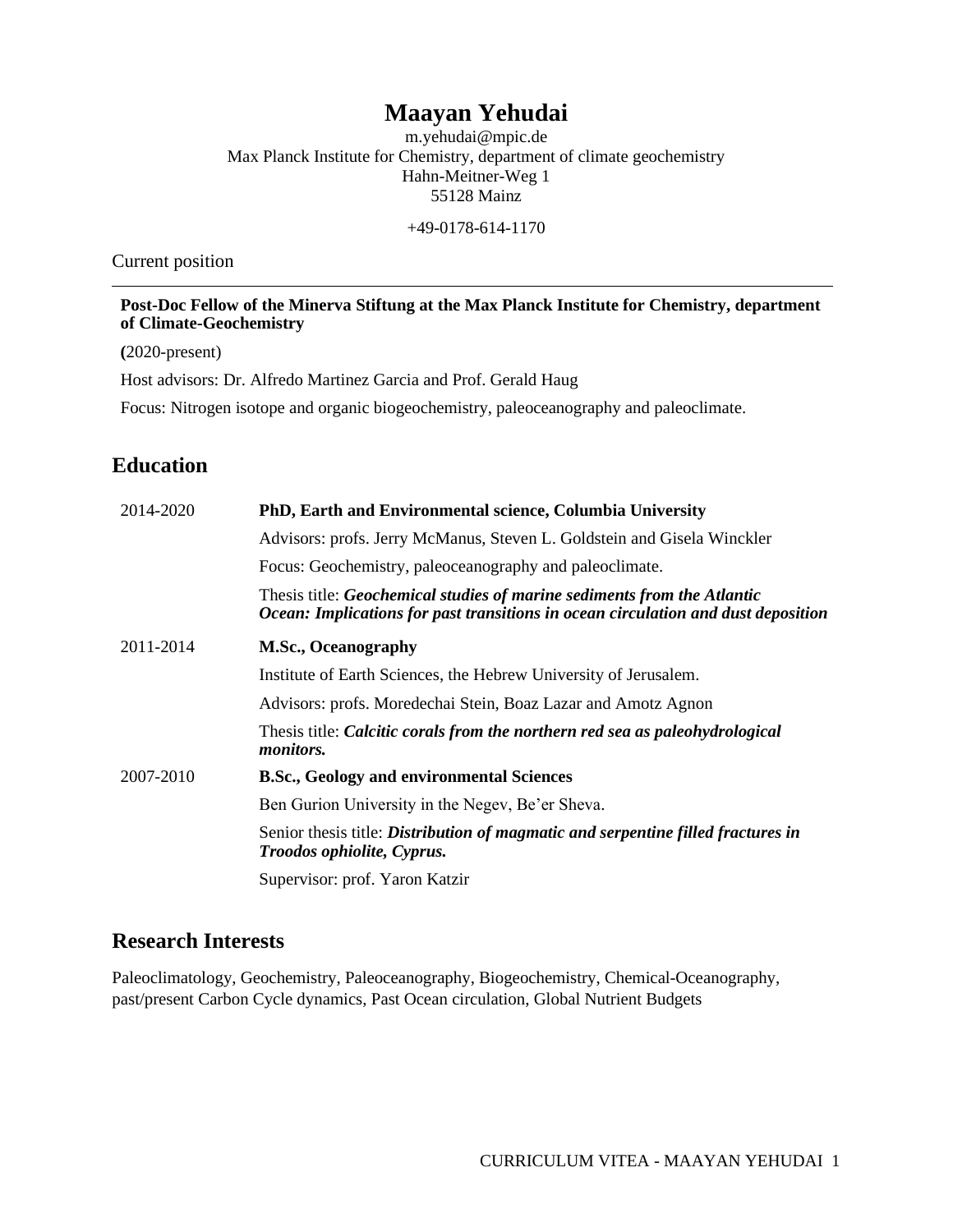## **Research Experience**

### **Postdoc Minerva Fellowship position at the Max Planck Institute for Chemistry, 2020-present**

Advisors: Prof. Gerald Haug and Dr. Alfredo Martinez-Garcia

Projects:

- Pliocene-Pleistocene changes reconstruction in subtropical Atlantic productivity from N-isotopes

- Climatic and Anthropogenic impacts on Nutrient Cycling in the northern Gulf of Aqaba- insights from N-isotopes

### Skills acquired:

*Lab:* Deep-ocean sediments and corals sample processing (picking, crushing), clean lab procedures and maintenance, mass spectroscopy (Thermo MAT253 Plus).

*Field work:* (future) Campaigns in the Red Sea for the purpose of seawater, coral and sediment samplings.

### **PhD student, Lamont Doherty Earth Observatory, Columbia University, 2014-2020**

Advisors: Profs. Jerry F. McManus, Steven L. Goldstein, Gisela Winckler

Projects:

- Reconstruction of Atlantic Ocean circulation across the Mid-Pleistocene- Transition using Nd isotopes.

- Long-term changes in dust deposition at the nutrient poor Great Bahama Bank.

#### Skills acquired:

*Lab:* Deep-ocean sediments-sample processing (picking, crushing), clean lab procedures and maintenance (cleaning, dissolution, column chemistry), mass spectrometry (Atom ICP-MS, multi collector ICP MS, ELEMENT ICP MS)

*Quantitative and computational:* Age model tuning; proxy-data processing, time series analysis.

*Field work:* Graduate students field trip to the Bahamas carbonate platform (June 2015)

Gulf of Mexico oceanographic cruise participant (NSF funded) to study carbonate chemistry changes due to Hurricane activity (September 2017).

Graduate student field trip to Basin and Range tectonic region, Nevada (November 2016)

Graduate student Sevier Foreland and Orogen field trip, Utah (May-June 2019)

### **MSc student, Hebrew University of Jerusalem, Israel, 2011-2014**

Advisors: Profs Mordechai Stein, Boas Lazar and Amotz Agnon Project:

U-Th dating of uplifted altered coral reefs at the Gulf of Aqaba, Jordan

Skills acquired:

*Quantitative and computational:* Developed a quantitative model and a numericalsolution to date the timing of uplifted coral terraces' alteration to calcite through interaction with freshwater, and the original reef deposition age, at The Gulf of Aqaba

*Field work:* excursions to north-eastern Gulf of Aqaba, Eilat and Barbados, Coralreefs mapping and sampling

*Lab:* Sample processing, column chemistry, mass spectrometry (multi collectorICP-MS), XRD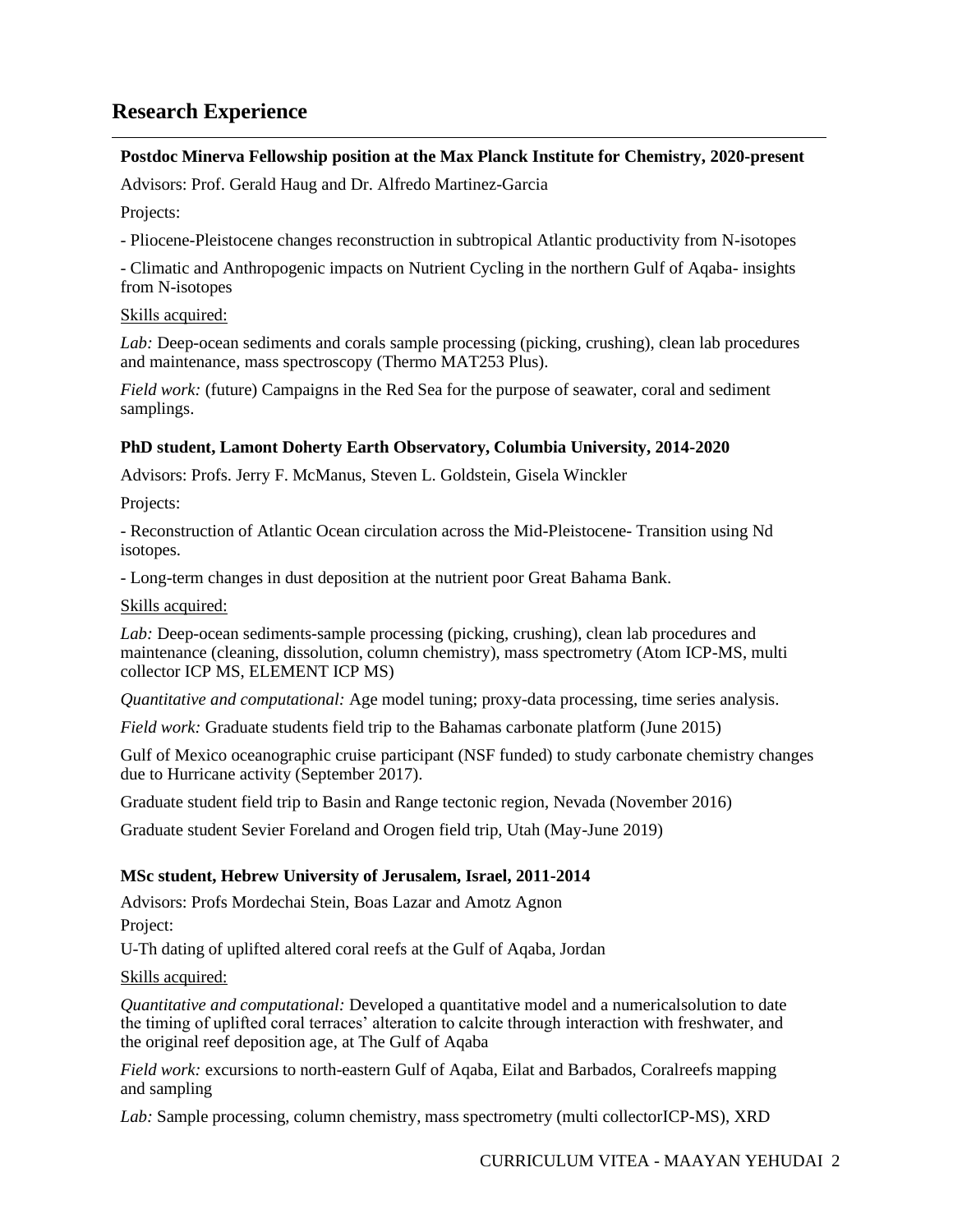### **BSc student, Ben Gurion University in the Negev, Israel, 2007-2010**

Senior Thesis Advisor: Prof. Yaron Katzir

Project:

The petrography and structure of peridotite hosted fractures filled with primary igneous minerals and secondary hydrous minerals, in the Troodos ophiolite.

#### Skills acquired:

*Computational:* statistical analysis of fractures spatial distribution and direction

*Field work:* Troodos ophiolite, Cyprus, fracture system mapping, sampling and crack measurements

*Lab:* sample processing and thin section petrographic data acquisition and analysis

## **Teaching experience**

Teaching assistant at Columbia University:

**The Carbon Cycle** (with prof. Wallace Broecker), 2017

Responsibilities:

prepared recap-lectures for the end of each class, crafted homework assignments and graded them, graded exams and ran office hours.

**The Climate System** (With profs. Jerry McManus and Adam Sobel), 2016

Responsibilities:

Prepared and instructed labs and report assignments and graded them, worked in collaboration with other TAs to grade and develop lab reports, ran office hours.

**Barbados Field trip** (With prof. Steve Goldstein), 2016

Responsibilities: Student research mini-projects mentoring, as prep for the field trip.

**Oceanography (With prof. Bärbel Hönisch),** 2015

Responsibilities: Created and graded homework assignments and exams, ran office hours.

Teaching experience at the Hebrew University for the following courses:

**Minerals and rocks, Magmatic and metamorphic petrology, Petrology lab, Stratigraphy, Geology and geophysics of the marine environment** (at the Inter-University institute in Eilat), 2011-2013 Responsibilities:

prepared recap-lectures, prepared and instructed labs and report assignments and graded them, crafted homework assignments and graded them, graded exams and ran office hours.

## **Publications**

 **Yehudai M**., Kim J., Jaume-Seguí M., Goldstein S. L., Pena L. D., and Bickert T. (2021) Evidence for a Northern Hemispheric trigger of the 100,000-year glacial cyclicity, *PNAS*

**Yehudai M.**, Lazar B., Kohn-Bar N., Shaked Y., Agnon A. and Stein M. (2016), U-Th dating of calcitic corals from the Gulf of Aqaba, *Geochimica et Cosmochimica Acta*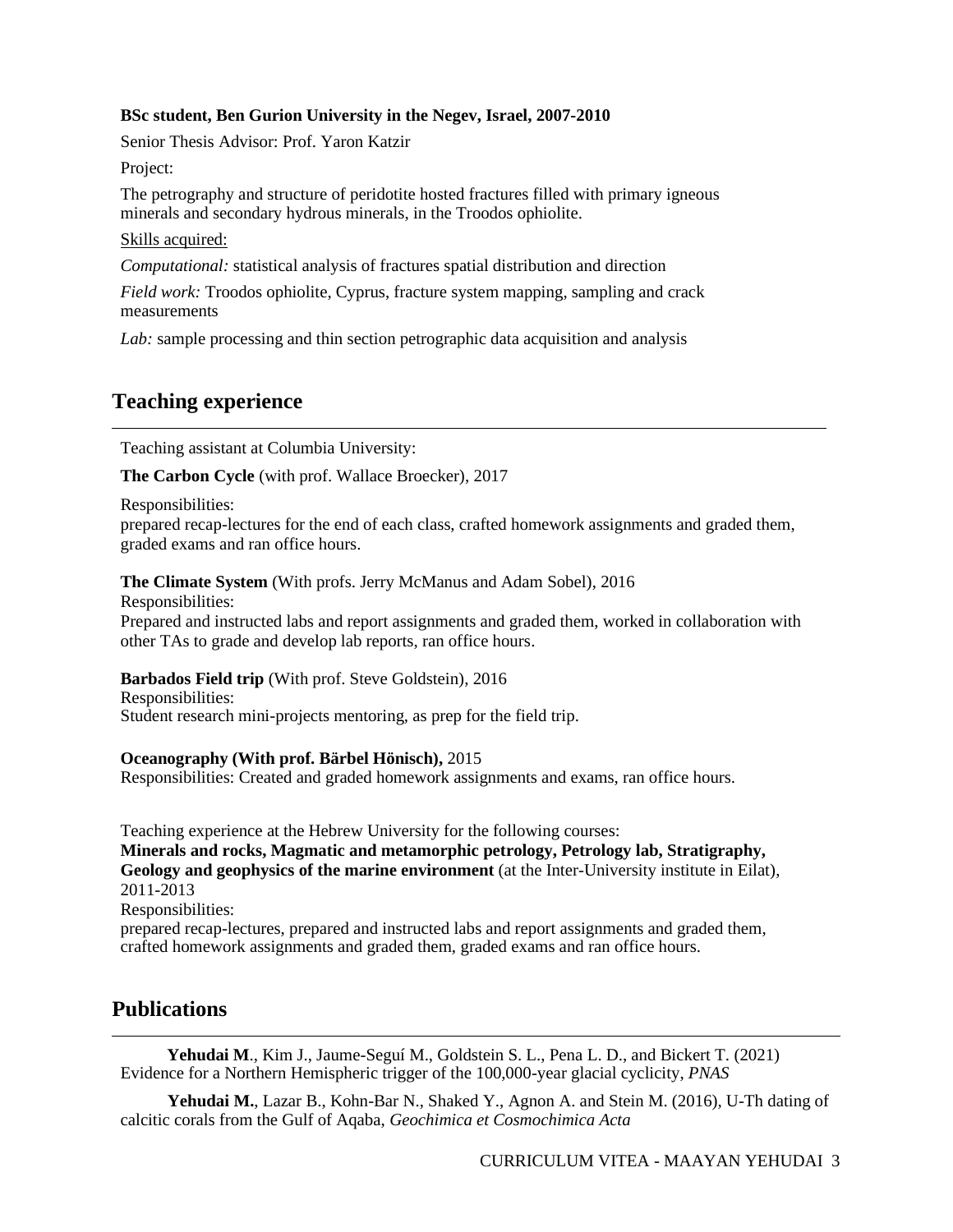Bar N., Agnon A., **Yehudai M.**, Lazar B., Shaked Y. and Stein M. (2018) Last interglacial sea levels and regional tectonics from fossil coral reefs in the northeast Gulf of Aqaba, *Quaternary Science Reviews*

Farmer J.R., Hönisch B., Haynes L.L., Kroon D., Jung S., Ford H.L., Raymo M.E., Bell D.B., Jaume-Seguí M., Goldstein S.L., Pena L.D., **Yehudai M.**, and Kim J. (2019), Deep Atlantic Ocean carbon storage and the rise of 100,000-year glacial cycles*, Nature Geoscience*

Farmer J.R., Goldstein S.L., Haynes L.L., Hönisch B., Kim J., Pena L., Jaume-Seguí M. & Yehudai M., (2019) Data constraints on ocean-carbon cycle feedbacks at the mid-Pleistocene transition. *Past Glob. Chang. Mag. 27,* doi:https://doi.org/10.22498/pages.27.2.62

Jaume-Seguí, M., Goldstein, S.L., Pena, L.D., Kim, J., **Yehudai, M.**, Knudson, K.P., Bolge, L., Ferretti, P., (2020) Distinguishing glacial AMOC and interglacial non-AMOC Nd isotopic signals in the deep western Atlantic over the last 1 myr. *Paleoceanography and paleoclimate*, doi:https://doi.org/10.1029/2020PA003877

 Kim, J., Jaume-Seguí, M., **Yehudai, M.**, Knudson, K. P., Goldstein, S. L., Pena, L. D., and Ferreti, P., (2021) North Atlantic Deep Water during Pleistocene interglacials and glacials. *Quaternary Science Reviews,* doi:https://doi.org/10.1016/j.quascirev.2021.107146

#### *In preparation*

 **Yehudai M.**, Kim J., Jaume-Seguí M., Goldstein S. L., Pena L. D., and Bickert T., Modes in Atlantic overturning circulation over the past 1.5 Million years, *in prep* 

**Yehudai M.**, Ridge S., Tweed L. and Goldstein S. L., Addressing the nagging concentration problem in Nd-isotopes as ocean mixing tracers, *in prep*

**Yehudai M.**, Framer J.R, Straub M., Studer A., Martinez-Garcia A. and Haug G., Pliocene-Pleistocene reconstruction of nitrogen fixation in the Equatorial Atlantic, *in prep*

### **Funding and Awards**

Minerva Postdoctoral Fellowship (Minerva Stiftung, [http://www.minerva.mpg.de/\)](http://www.minerva.mpg.de/), 2021

Nominee: K. Patricia Cross Future Leaders Award, 2020 [\(https://www.aacu.org/AM20/CrossAward\)](https://www.aacu.org/AM20/CrossAward)

International Conference on Paleoceanography (ICP13) Travel Grant (provided by The Oceanography Society (TOS)), 2019

National Science Foundation fellowship, Urbino Summer School for Pelaoclimatology Scholarship, 2017

1st Mark Pagani Student Poster Award, Urbino Summer School for Paleoclimatology, 2017

Chevron Student Initiative Fund, Lamont Doherty Earth Observatory, 2017

Outstanding Student Paper Award, American Geophysical Union Fall Meeting, 2016

Nominee: Thirty-fourth Sara Langer Book Prize for contributions to academic and student life at Lamont-Doherty, 2016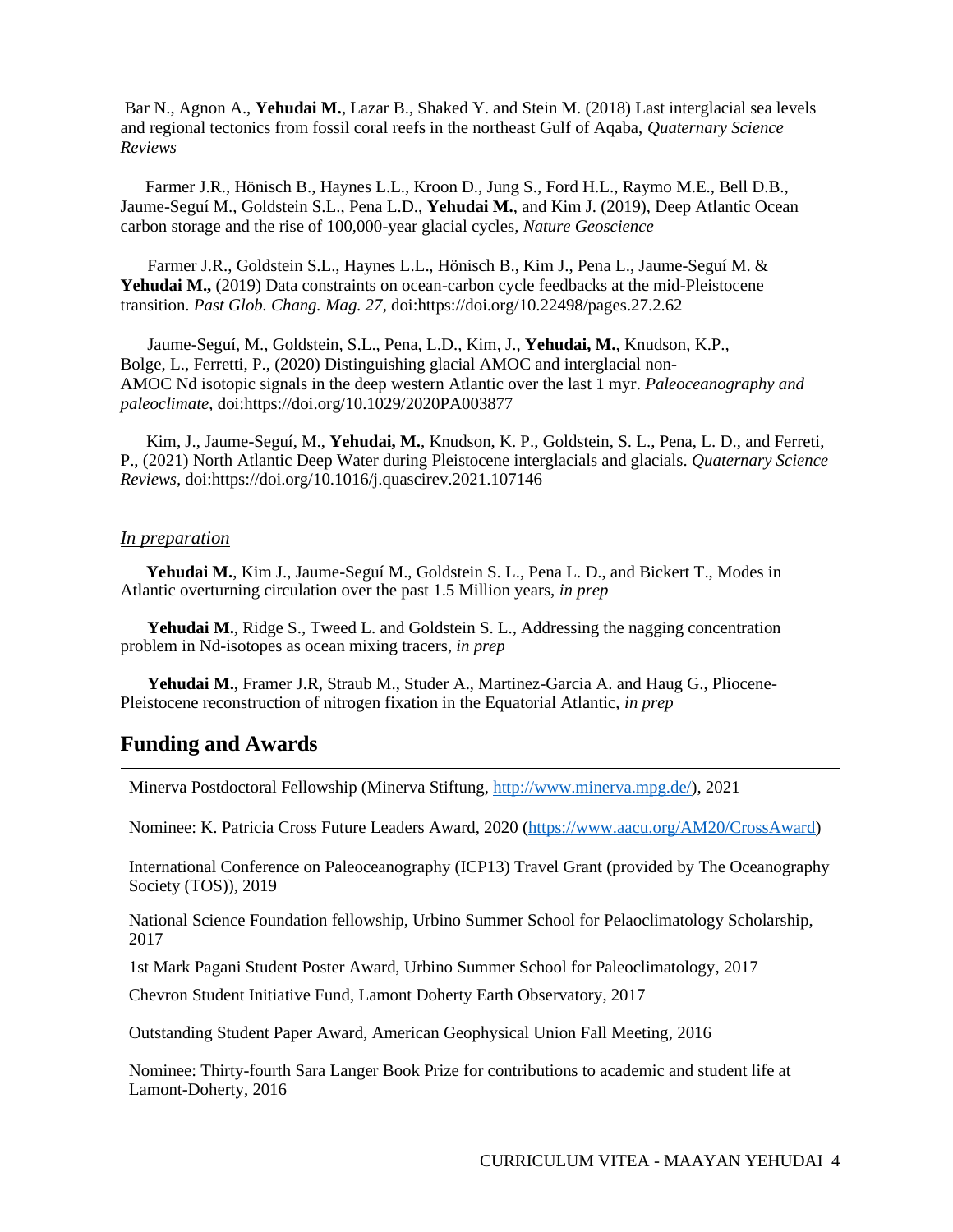Baster scholarship for students in the oceanography department, The Hebrew University of Jerusalem., 2012

## **Professional Development**

**Innovative Teaching Summer Institute certification,** Columbia University, 2017

**Urbino Summer school for paleoceanography and paleoclimate,** Urbino, Italy (National Science Foundation fellow, Mark Pagani Student Poster Award recipient), 2017

**Communicating Science Course** Columbia University,2016

## **Professional administrative experience**

**Pear journal review:** Arabian Journal of Geoscience, Geophysical Research Letters, Nature Communications

Climate-Geochemistry **seminar coordinator**, Max Planck Institute for Chemistry, 2020-present

1 st Wally Broecker Symposium: volunteer, 2019

Goldschmidt geochemical conference, **session co-convener**, 8D: Dynamics and Mechanisms of Warm Climates and Climate Transitions, 2018 Geochemistry **seminar coordinator**, Lamont Doherty Earth Observatory, 2016-2017

Kaplan Symposium: paleoceanography and Paleoclimatology: Volunteer, 2012

Israel Geological Society annual meeting: Volunteer, 2011

### **Community and Diversity service**

[Science Abroad](https://www.scienceabroad.org.il/) organization, Earth Science and geology field manager, 2020-present

Graduate Student Committee Diversity and Mentoring Chair, Lamont Doherty Earth Observatory, 2018-2019

Lamont-Doherty Professional Conduct Committee Member

[LDEO Gender & Diversity Group:](https://diversity.ldeo.columbia.edu/content/gender-diversity-coffee-hour) Founder and organizer, 2016-2020

Columbia University Graduate Student Advisory Committee: Earth and Environmental Science representative, 2014-2015

Columbia University Graduate Student Advisory Committee: Earth and Environmental Science representative, 2014

## **Outreach and Science Communication**

UN Ocean Decade Lab Satellite Event on Digital Twin Ocean Cities: Panelist, 2021 [Israel Arts and Science Academy](https://school.iasa.org.il/about-iasa/) - Climate Awareness Week guest lecturer, 2021 Research as Art annual competition: organizer, 2014-2019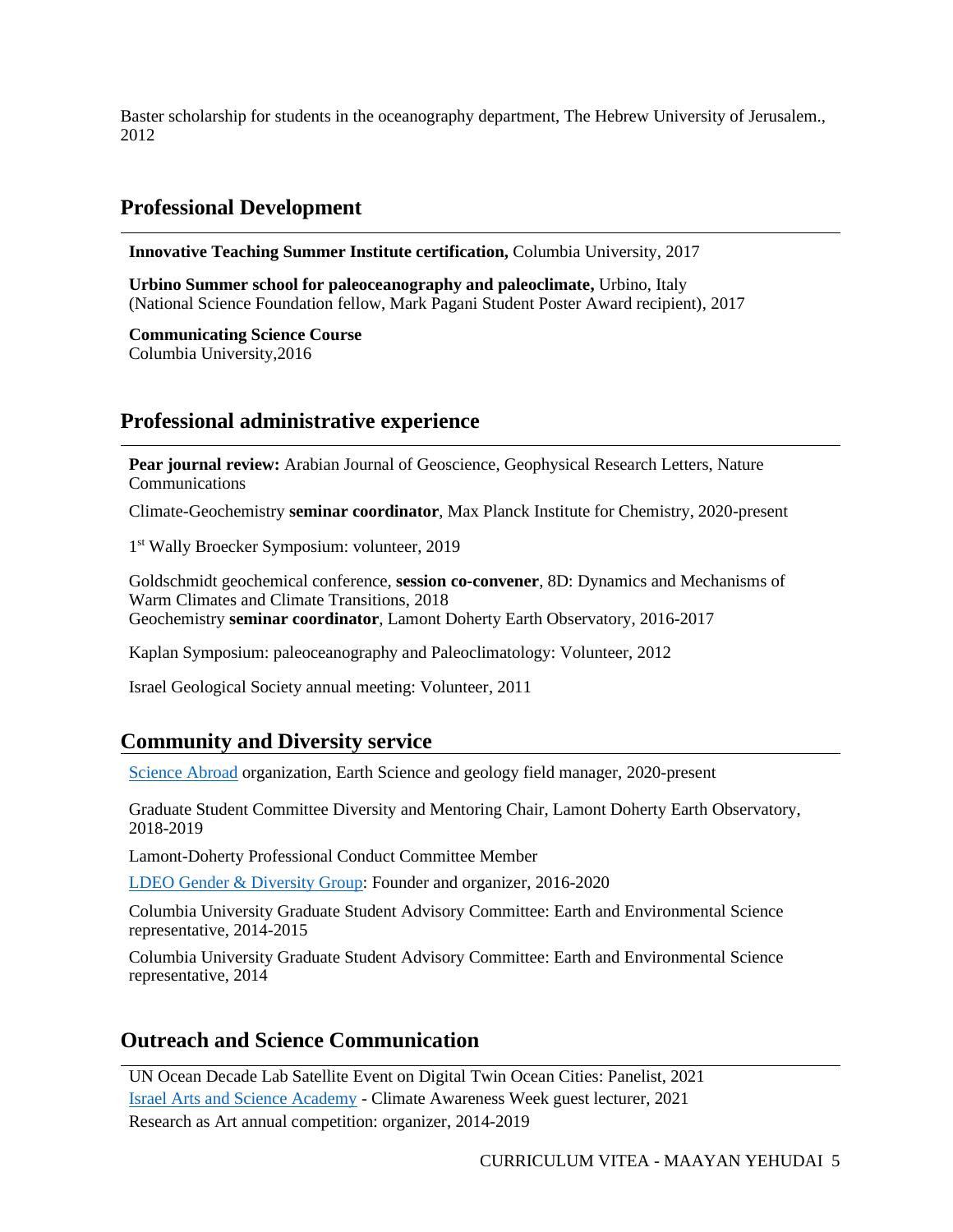LDEO Open House: Volunteer, GEOTRACES exhibit, 2019 LDEO Open House: Volunteer, Lamont Core Lab, 2017 Sun-Earth Day at American Museum of Natural History: Volunteer, 2017 Girl's Science Day: Experiment instructor, 2015 LDEO Open House: Volunteer, tour guide, 2014

## **Invited Talks (seminars)**

 Yehudai M., U-Th dating of calcitic corals and their application for paleo-hydrology, *Lamont Doherty Earth Observatory Geochemistry Seminar*, Oct. 16th, 2015

 Yehudai M., Northern Hemispheric trigger for the Mid-Pleistocene-Transition, *Ben-Gurion University, Israel, April* 16<sup>th</sup>, 2018

 Yehudai M., Northern Hemispheric trigger for the Mid-Pleistocene-Transition, *Weismann institute, Israel, October 7th, 2018* 

 Yehudai M., Atlantic Meridional Overturning Circulation over the Pleistocene from Nd isotopes perspective, *Ben-Gurion University, Israel*, October 16<sup>th</sup>, 2018

 Yehudai M., Northern Hemispheric trigger for the Mid-Pleistocene-Transition, *Hebrew University, Israel, October 17th, 2018* 

 Yehudai M., Northern Hemispheric trigger for the Mid-Pleistocene-Transition, *Cambridge, UK* October 19th, 2018

## **Conferences Talks**

 **Yehudai, M.**, Kim, J., Jaume-Seguí, M., Goldstein, S. L., Pena, & Bickert, T., Northern Hemispheric trigger for The Mid-Pleistocene Transition, *Goldschmidt geochemical conference,* Boston, 2018

 **Yehudai M.**, Northern Hemispheric trigger for the Mid-Pleistocene-Transition, *AGU Fall Meeting*, Dec. 2018 **(Invited)**

## **Conferences Abstracts and Posters (partial)**

Yehudai, M., Goldstein, S. L., Pena L., Kim, J., Jaume-Seguí, M., Basak C., Knudson K, Hartman A. E., & Lupien R, The Atlantic Meridional Overturning Circulation Over Time From Nd Isotopes, *European Geophysical Union General Assembly Conference Abstracts,* 2020

**Yehudai, M.**, Kim, J., Jaume-Seguí, M., Goldstein, S. L., Pena L., & Bickert, T., Northern Hemispheric trigger for The Mid-Pleistocene Transition, *European Geophysical Union General Assembly Conference Abstracts,* Vienna, Austria, 2018

 **Yehudai, M.**, Kim, J., Jaume-Seguí, M., Goldstein, S. L., Pena, L. D., Haynes, L., Hönisch, B., Farmer, J., Ford, H., Raymo, M.E., & Bickert, T., The Equatorial Atlantic Ocean Thermohaline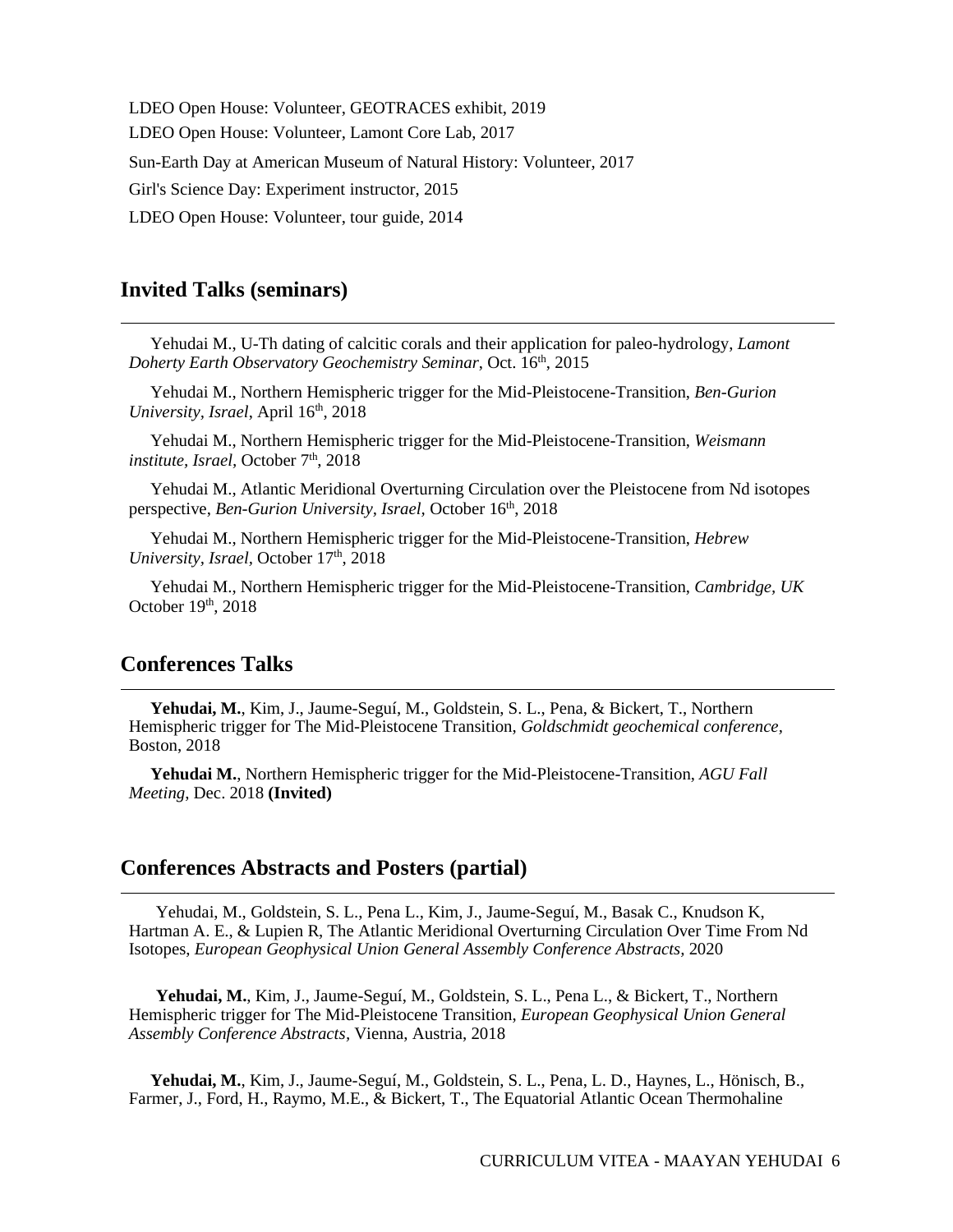Circulation Across the Mid-Pleistocene Transition, *Past Global Changes Open Science Meeting, abstract ID-02357,* Zaragoza, Spain, 2017

 **Yehudai, M.**, Kim, J., Jaume-Seguí, M., Goldstein, S. L., Pena, L. D., Haynes, L., Hönisch, B., Farmer, J., Ford, H., Raymo, M.E., Ferretti, P. & Bickert, T., Changes in North to Equatorial Atlantic Ocean Thermohaline Circulation Across the Mid-Pleistocene Transition, *International Conference of Paleoceanography, abstract #596,* Utrecht, Netherlands, 2016

 **Yehudai, M.**, Kim, J., Jaume-Seguí, M., Goldstein, S. L., Pena, L. D., Haynes, L., Hönisch, B., Farmer, J., Ford, H., Raymo, M.E., & Bickert, T., Changes in Atlantic Ocean Thermohaline Circulation Across the Mid-Pleistocene Transition, *American Geological Union Fall Meeting, abstract ID-197873,* San Francisco, USA, 2016

 **Yehudai M.**, Lazar B., Kohn N., Shaked Y., Agnon A. & Stein M., U-Th dating of calcitic corals from the Gulf of Aqaba indicates freshwater activity during sapropels S5 and S4, *American Geophysical Union Fall Meeting, abstract #PP33D-1270,* San Francisco, USA,2014

 **Yehudai M.**, Lazar B., Kohn N., Shaked Y., Agnon A. & Stein M., Calcitic Corals from the Northern Red Sea as Paleohydrological Monitors, Mineralogical Magazine, *Goldschmidt geochemical conference, Abstract ID- 77(5) 2557*, Florence, Italy, 2013

 **Yehudai M.**, Abelson M., Katzir Y., Distribution of magmatic and serpentine filled fractures in Troodos ophiolite, Cyprus, *Israel Geological Society annual meeting,* Israel, 2011

### **Media Coverage**

"Seafloor cores suggest sticky, thick glaciers caused mysterious shift in ice age rhythms" *Science, Earth news*, story by Paul Voosen, Aug. 22nd 2018 [http://www.sciencemag.org/news/2018/08/seafloor-cores-suggest-sticky-thick-glaciers-caused](http://www.sciencemag.org/news/2018/08/seafloor-cores-suggest-sticky-thick-glaciers-caused-mysterious-shift-ice-age-rhythms)[mysterious-shift-ice-age-rhythms](http://www.sciencemag.org/news/2018/08/seafloor-cores-suggest-sticky-thick-glaciers-caused-mysterious-shift-ice-age-rhythms)

 "Are glaciers behind perplexing shift in paleoclimate Ice Age patterns?" *Glacier Hub featured story, story by Natalie Belew*, Sept. 19th, 2018 [http://glacierhub.org/2018/09/19/are-glaciers-behind-perplexing-shift-in-paleoclimate-ice-age](http://glacierhub.org/2018/09/19/are-glaciers-behind-perplexing-shift-in-paleoclimate-ice-age-patterns/)[patterns/](http://glacierhub.org/2018/09/19/are-glaciers-behind-perplexing-shift-in-paleoclimate-ice-age-patterns/)

#### **Memberships**

| 2016-2020    | The New York Academy of Sciences: member |
|--------------|------------------------------------------|
| 2016-present | European Association of Geochemistry     |
| 2014-present | American Geophysical Union               |
| 2010-2020    | <b>Israel Geological society</b>         |